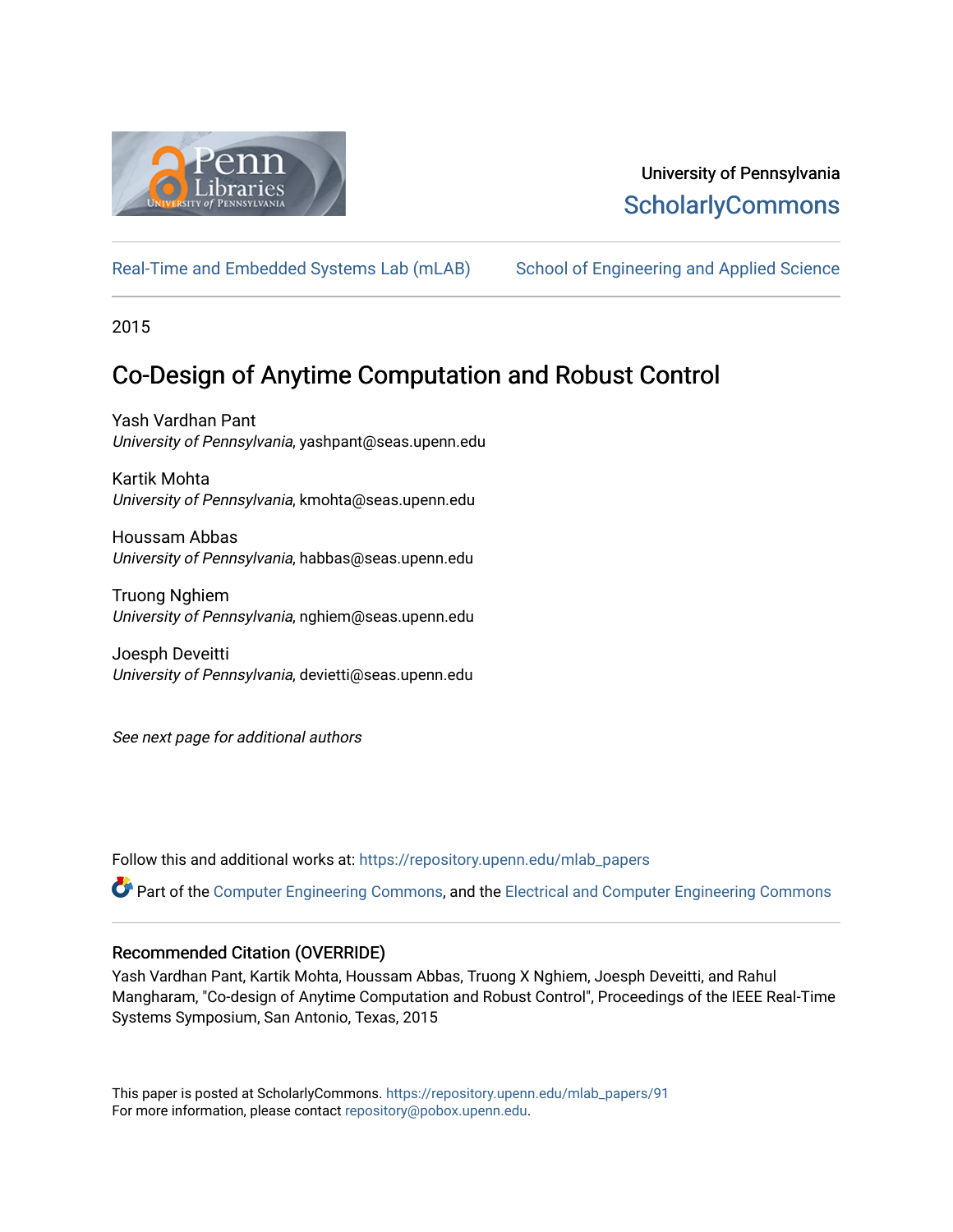# Co-Design of Anytime Computation and Robust Control

# Disciplines

Computer Engineering | Electrical and Computer Engineering

## Author(s)

Yash Vardhan Pant, Kartik Mohta, Houssam Abbas, Truong Nghiem, Joesph Deveitti, and Rahul Mangharam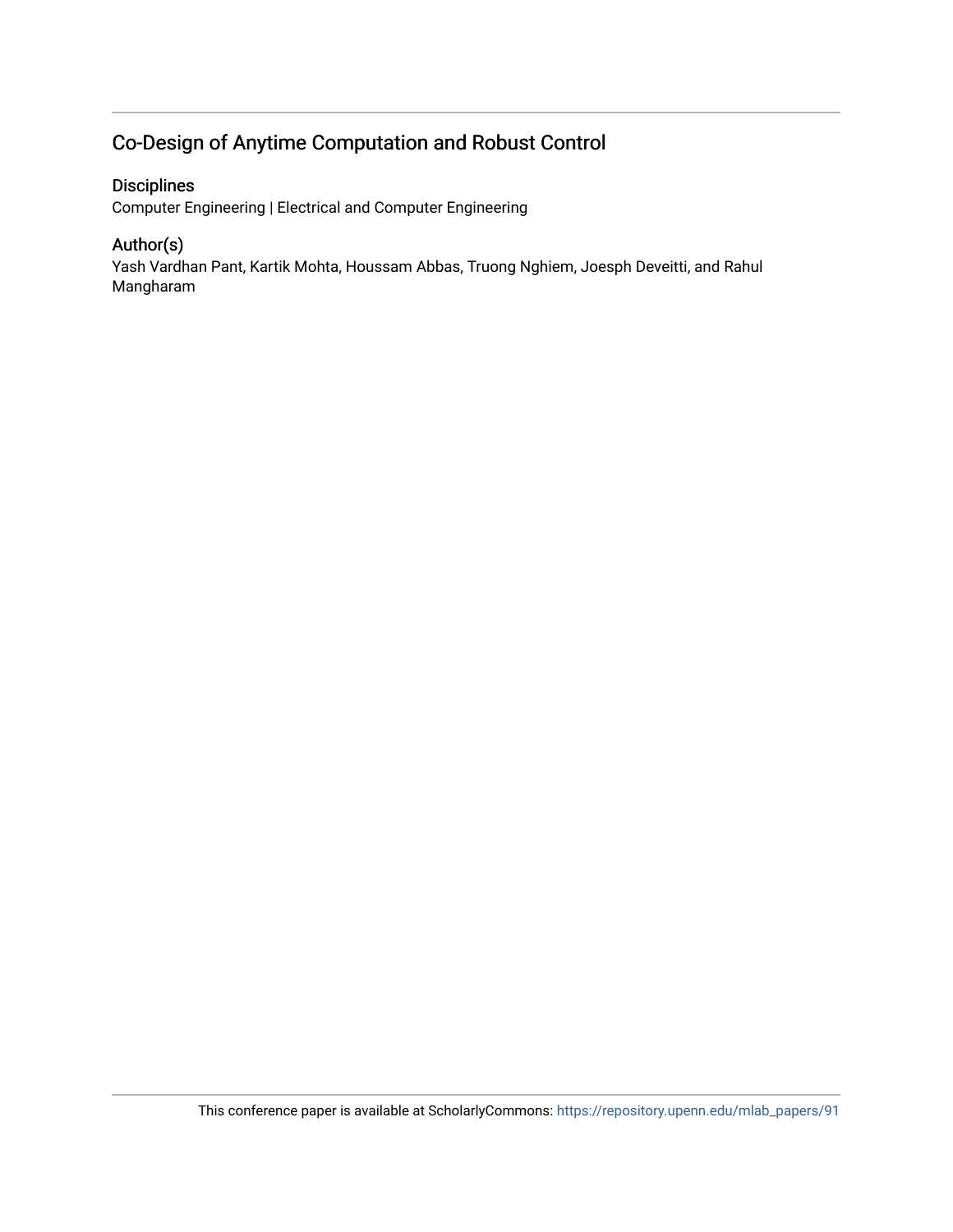### Co-Design of Anytime Computation and Robust Control

Yash Vardhan Pant, Kartik Mohta, Houssam Abbas, Truong X. Nghiem, Joseph Devietti, Rahul Mangharam

*Abstract*— Control software of autonomous robots has stringent real-time requirements that must be met to achieve the control objectives. One source of variability in the performance of a control system is the execution time and accuracy of the state estimator that provides the controller with state information. This estimator is typically perception-based (e.g., Computer Vision-based) and is computationally expensive. When the computational resources of the hardware platform become overloaded, the estimation delay can compromise control performance and even stability. In this paper, we define a framework for co-designing anytime estimation and control algorithms, in a manner that accounts for implementation issues like delays and inaccuracies. We construct an anytime perception-based estimator from standard off-the-shelf Computer Vision algorithms, and show how to obtain a trade-off curve for its delay vs estimate error behavior. We use this anytime estimator in a controller that can use this tradeoff curve at runtime to achieve its control objectives at a reduced energy cost. When the estimation delay is too large for correct operation, we provide an optimal manner in which the controller can use this curve to reduce estimation delay at the cost of higher inaccuracy, all the while guaranteeing basic objectives are met. We illustrate our approach on an autonomous hexrotor and demonstrate its advantage over a system that does not exploit co-design.

#### I. INTRODUCTION

Real-time control of physical systems, like autonomous robots, raises a number of timing and control-related issues at the interface between the controller that's providing the actuation and the estimator that's providing periodic state estimates to the controller. Some of these issues have to do with the inaccuracies introduced by the software implementation of both controller and estimator on a given hardware platform. Specifically, controllers are typically designed to accomplish the functional goals of the system under simplifying assumptions on the quality of the state estimate (e.g., no or fixed error), the estimation delay (e.g., no or fixed delay), and the actuation jitter (e.g., no jitter). Conversely, estimation algorithms are typically designed without regard to how their estimates will be used and under what operating conditions. In particular, an estimator will often *run to completion*: that is, its stopping criteria are designed to provide the best estimate, regardless of runtime or energy consumption. The problem addressed here is that as the real-time requirements on the closed-loop system become



Fig. 1. Contract-based controller and estimator.

more stringent, this separation in the design and execution of controller and estimator can lead to degraded performance, as will be shown in Example 1. The goal of this paper is to present a rigorous framework for the joint design of the controller and estimator, in which the estimator explicitly presents a range of execution time/estimate error operating modes, and the controller switches between these modes in real-time to maintain control performance and reduce energy consumption.

Typical design practice determines the Worst-Case Execution Time (WCET) of the estimation task, and engineers the system to satisfy deadlines under WCET conditions. However, the actual execution time of such estimators is heavily dependent on the actual data being processed. So WCET considerations, whether computed online or offline, produce a conservative design. Moreover, classical timing analysis does not guarantee *functional* correctness of the closed-loop system. In addition, the best estimate is not always needed: sometimes a lower quality estimate, obtained with a smaller energy cost, is sufficient to achieve the control objectives. Finally, when obtaining better estimates requires longer runtimes of the estimation task, it may actually be detrimental to ask for the best estimate. For example, when the computational resources are overloaded, there may be a need to spend less time computing a state estimate.

*Example 1:* To illustrate the impact of estimation delay  $\delta$  and estimate inaccuracy  $\epsilon$  on control performance, we show a simple PID controlling the motion of a point mass in the  $(x, y)$  plane. The position of the point mass must follow a reference constant trajectory, whose  $x$  dimension is shown in Fig. 2 (the same plot can be obtained for the  $y$  position). We simulate three cases of estimation (and therefore actuation) delay and error, where a larger delay value  $\delta$  implies a smaller estimation error  $\epsilon$ . As can be noted in Fig. 2, the effect of delay can be non-negligible. Moreover, decreasing delay doesn't necessarily imply better tracking performance: the effect of the concomitant estimation error

<sup>\*</sup>This work was supported by STARnet a Semiconductor Research Corporation program sponsored by MARCO and DARPA, NSF MRI-0923518 and the US Department of Transportation University Transportation Center Program

The Departments of Electrical and Systems Engineering and Computer and Information Sciences, University of Pennsylvania, Philadelphia, U.S.A. {yashpant,kmohta,habbas,nghiem,rahulm}@seas.upenn.edu, devietti@cis.upenn.edu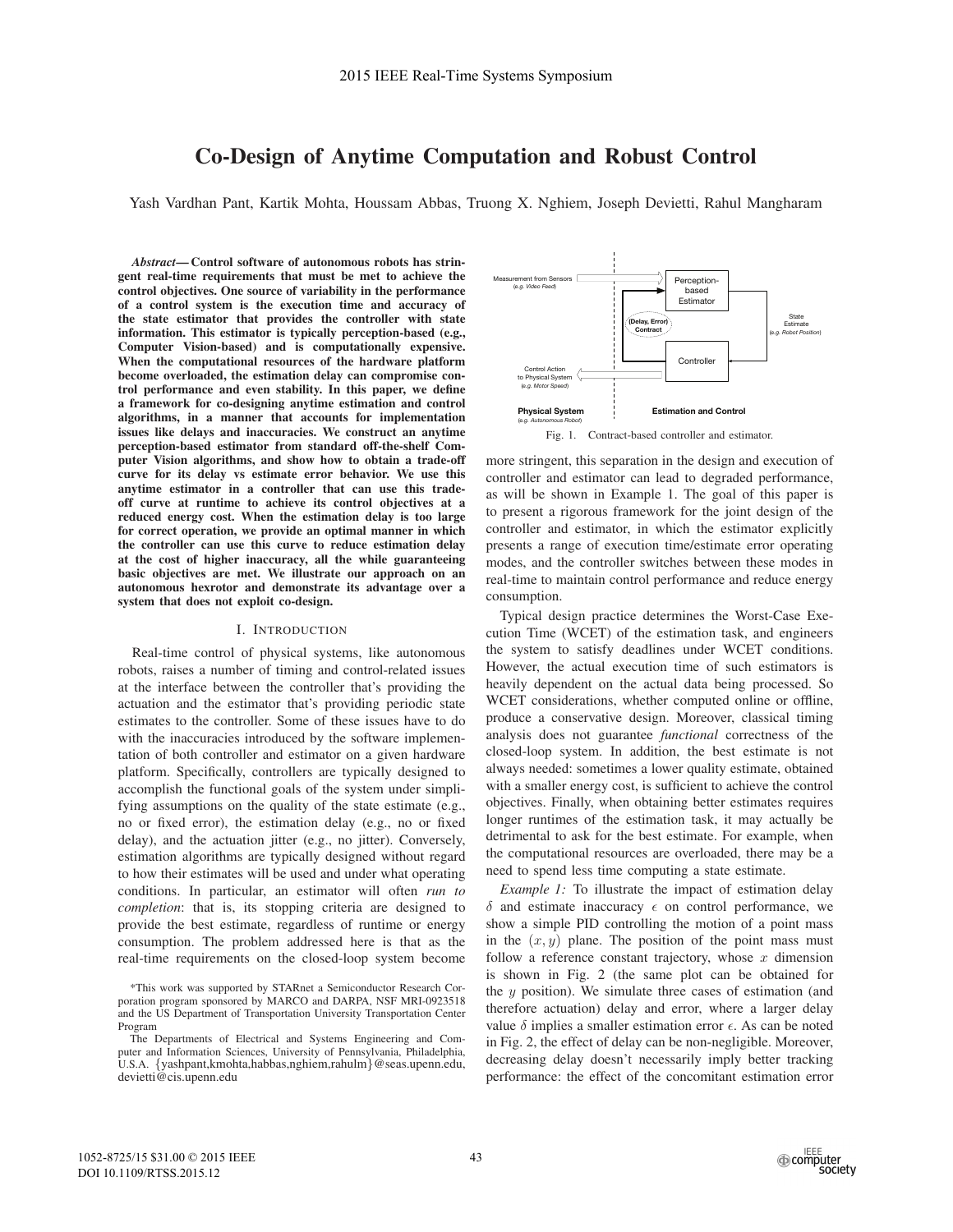

Fig. 2. Effect of delay, error values on control performance.

must be taken into account. In this example, it can be seen that the increasing error causes the tracking performance to worsen. Running an estimation task with a fixed smaller delay but larger estimation error does not necessarily solve the problem of degraded performance, as can be seen in Fig. 2. Therefore, there is a need to rigorously quantify the trade-off between computation time and estimation error, then exploit that trade-off to achieve the best control performance under the problem constraints. Rather than always running the estimation task to completion, it is useful to have several estimation tasks with varying utilities (i.e., varying delay/error trade-offs). These can then be used at runtime to satisfy the control objectives.  $\Box$ 

In this work, we develop the above remarks into a *codesign framework* for a real-time control systems, where the controller and estimator communicate via *contracts*. A contract is a guarantee requested by the controller, and fulfilled by the estimator, that the latter can provide an estimate with a certain maximum error  $\epsilon$ , and within a certain deadline  $\delta$ . Both the deadline and the error bound are part of the contract. Using these contracts, we show how the controller can throttle the execution time of the estimation task to preserve good performance and to reduce energy consumption. Our work focuses on estimators that incorporate computationally intensive Computer Vision (CV) algorithms, such as those used in autonomous robot navigation. We refer to these as *perception-based estimators*. Our experiments validate that the execution time of these algorithms is significant and far exceeds the computation time of the control software, and can have an effect on control performance.

Fig. 1 presents the proposed structure of contract-based estimation and control. It shows a traditional feedback loop incorporating estimator, controller and the physical system, augmented with the (Delay, Error) contract between controller and estimator. This contract forms the basis of the proposed approach.

Summary of contributions. We present a contract-based framework for the co-design of real-time controller and estimator algorithms, consisting of:

• a well-defined interface between control and estimation,



Fig. 3. Autonomous hexrotor with downward-facing camera flying over synthetic features.

in the form of operating modes or *contracts* on the accuracy and delay provided by the estimator (Section III),

- a controller design that can vary the accuracy and delay of the estimation to achieve control objectives at a lower energy cost (Sections IV, V), and
- a general procedure to compose run-to-completion estimation algorithms into a contract-based estimator (Section VI).
- We illustrate our approach on an autonomous flying robot (shown in Fig. 13) and demonstrate performance and energy gains using our approach over a classical controller (Section VII).

#### II. RELATED WORK

Anytime algorithms [1] are a class of algorithms that can be interrupted at any point during their execution and still return a usable solution, usually with a monotonically improving quality with time. Contract algorithms [2] are one class of anytime algorithms where the interruption time is pre-determined for any given execution. Our approach, while similar to contract algorithms in the timing aspect, differs significantly as the meaning of a contract expands to including both time *and quality of the solution* (estimation error in our case).

Anytime algorithms have notably been studied for graph search [3], evaluation of belief networks [4] and GPU architectures [5].

As overloaded real-time systems are becoming increasingly common, anytime algorithms for control have become a topic of research interest. Most notably, Quevedo and Gupta [6], Bhattacharya and Balas [7], and Fontanelli et al. [8] have contributed to the topic. Our approach differs significantly from these works as the anytime computation assumption is on the perception-and-estimation algorithm and our controller is a robust controller which can switch between different operating modes of the anytime estimator. Also, while most of these works require either access to the full state of the system or have a fast estimator giving them the state estimate [7], our algorithm accounts for the computation time/error of the perception-and-estimation algorithms that are common in autonomous systems.

In real-time systems, recent work [9] uses Typical Worst Case Analysis of the software and Logical Execution Time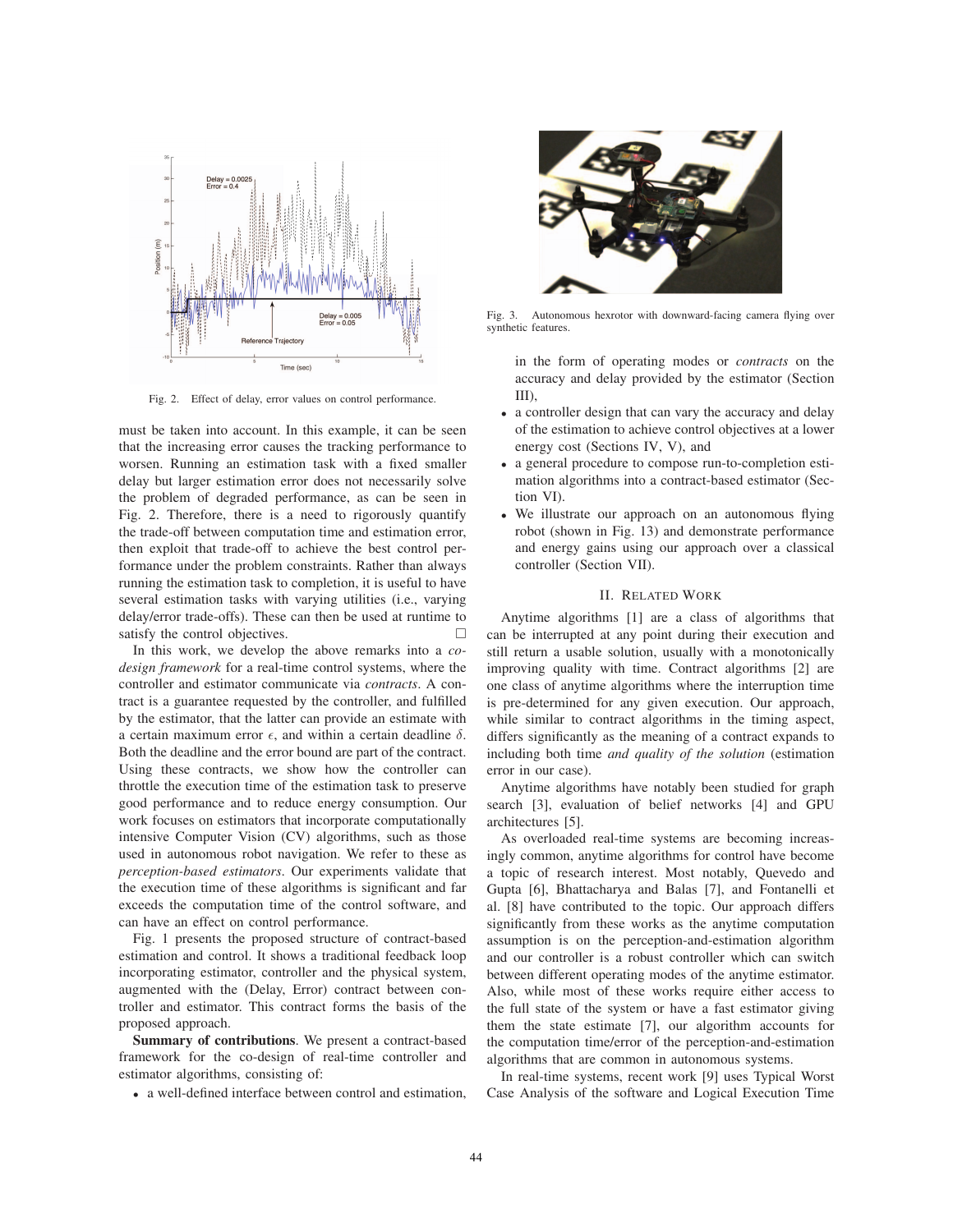

Fig. 4. Contract-based estimator and controller

semantics to provide the controller with knowledge of the timing characteristics of the implementation. Our work, by contrast, profiles the estimation software directly to obtain timing and accuracy information. Whereas [9] is concerned with formal verification of a given controller, we *design* controllers to take advantage of delay/accuracy trade-offs in real-time. The effect of increasing computation time of a task on performance of a UAV has been explored in [10] by using a resource allocation algorithm similar to QRAM [11]. Our work differs from this as we consider the execution time of a task, the estimator, which is directly related to the control performance of a closed loop system and also formulate a control problem around it that provides mathematical guarantees on the performance of the closed loop system.

Also, in the field of computer architecture approximate computing approaches [12], [13], [14] have been studied, seeking time or energy savings by performing a computation approximately instead of precisely. While anytime algorithms and approximate computing share a high-level goal, approximate computing approaches are run-to-completion and also lack a feedback mechanism to permit computation and resources to be balanced dynamically. Additionally the time and energy scale that our approach works at is much higher than what approximate computing looks at.

#### III. CO-DESIGN OF ESTIMATION AND CONTROL

In a traditional control system, the controller is unaware of the implementation details of the estimation module and the estimation module is unaware of the requirements of the controller. For example, the design of a feedback controller might not take into account the fact that obtaining a state estimate from a video feed will take a non-negligible amount of time, which we refer to as the estimation delay. Conversely, the design of the perception and estimation might not in general take into account the varying real-time constraints that the controlled system must satisfy. In order to

improve performance of real-time closed loop systems using computationally and power limited platforms, we propose the *co-design* of estimation and control. The co-design involves using a *contract-based framework* for both estimator and controller. Namely, the controller requests the estimator to provide a state estimate within a certain deadline  $\delta$  seconds and with a certain error bound  $\epsilon$ . We refer to the tuple  $(\delta, \epsilon)$  as the *contract* between controller and estimator. The estimator then provides an estimate that respects the contract. By requesting estimates with varying contracts during system operation, the controller is able to adapt the closed-loop system performance in real-time according to the current condition of the physical system. For example, it can decide when an estimate is needed fast (but usually with higher error), and when a more accurate estimate is needed (but with greater delay). Note, the  $(\delta, \epsilon)$  contract can also be thought of as setting an operating mode for the perceptionand-estimation algorithm. A high-level view of this setup is shown in Fig. 1.

To ensure that the estimator can respect the contract (alternatively, that the controller is only requesting contracts that can be fulfilled by the estimator), the estimator is profiled off-line. Namely, the estimator's parameters are varied and for each setting of the parameters, it is run on a *profiling data set*. This yields a finite set of  $(\delta, \epsilon)$  values, each one corresponding to a setting of the parameters. These values can be plotted on a curve, which we call the *error-delay curve* made up of discrete points,  $(\delta, \epsilon)$ , represented by the set  $\Delta$ . Examples of such a curve are shown in Figs. 7 and 14. The detailed procedure for obtaining such a curve for a perception based algorithms is given in Section VI.

At run-time, when the estimator receives a  $(\delta, \epsilon)$  contract request from the controller, it can adapt its execution paths to respect the contract, namely, to provide a state estimate in real-time within the requested error bound  $\epsilon$ , and within the requested deadline  $\delta$ .

In addition, the controller is designed with the knowledge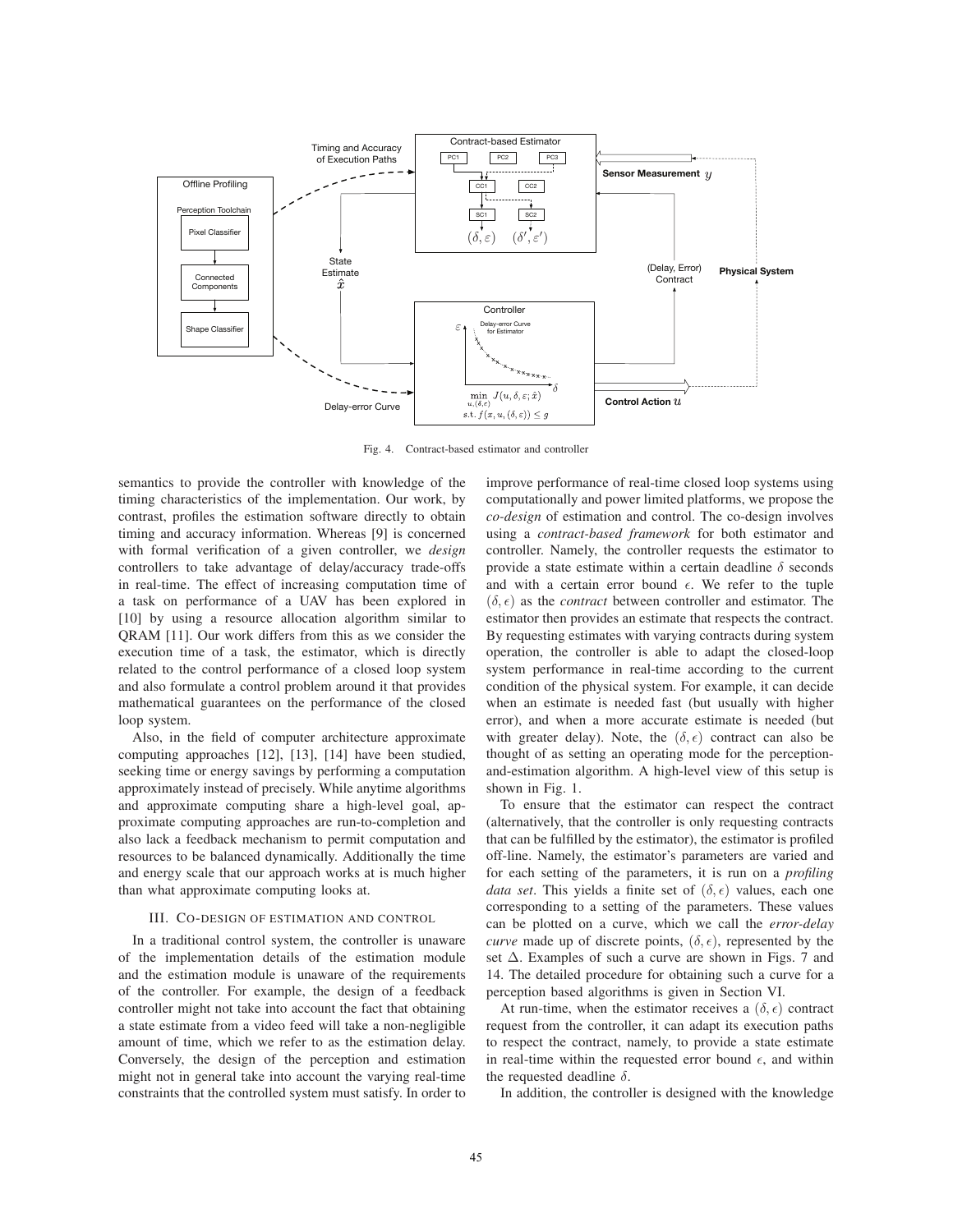of the error-delay curve of the estimation algorithm, and requests contracts from that curve. Thus, the error-delay curve constitutes the *interface* between controller and estimator. This gives the controller the ability to leverage the flexible nature of the estimation algorithm to maximize some performance measure of control performance.

Fig. 4 shows the closed loop architecture in a system with co-design of the estimator and controller. In the co-designed system as presented in this paper, the controller can make the estimation algorithm switch to lower or higher time (and/or energy) consuming modes based on the control objective at the current time step. The main components of the co-design architecture are a contract based perception-and-estimation algorithm, a robust control algorithm that computes an input to be sent to the physical system being controller as well as the operating mode for the contract time estimator, and the interface between them. More details on these components are in the following sections.

#### *A. Contract based perception algorithms*

A contract based perception-and-estimation algorithm can operate at different deadlines and provide a usable solution for the control algorithm to operate on. This flexible operation is achieved by composing the algorithm of functional blocks that have different execution times and result in different qualities of outputs.

An example is a Computer Vision (CV) based Object recognition algorithm which is composed of different functional blocks of varying execution time which result in a different accuracy when linked together to provide the functionality of an object recognition algorithm. E.g. the pixel classifier in the first stage of such a CV algorithm could be a Gaussian Mixture Model with 2, 4, or 6 components, with more components providing better classification performance (over-fitting is ruled out by cross-validation) at the cost of more computation time. Functions with similar characteristics like example above, when profiled extensively offline and composed in the right order at run-time can be used to compose a contract time anytime perception and estimation algorithm. More details follow in section VI.

#### *B. Interface between contract based perception and robust control*

For the control algorithm to be able to leverage the flexible nature of the contract based perception algorithm, it must have information about the computation time versus output quality trade-off that the contract based perception algorithm offers. An interface that achieves this is obtained by representing the profiled behaviour of the contract based algorithm to varying deadlines, as points on a perception quality versus deadline  $(\delta, \epsilon)$  curve, e.g. in Fig. 7. With this profiled curve available to the controller at runtime, the exchange of information between the contract based perception-and-estimation algorithm and the control algorithm consists of the controller assigning a deadline  $(\delta)$ , or a contract to the perception algorithm while expecting a bound on the error  $(\epsilon)$  of its output. The perception algorithm then returns an output after internally deciding the composition to best meet the deadline and the expected quality requirement. Through extensive offline profiling, we guarantee with a high degree of confidence that the contract based estimator does not violate the contract. This helps in formulating a control algorithm that provides mathematical guarantees on the feasibility of constraints for the safe operation and stability of the closed loop dynamic system as covered in section V.

#### *C. Robust Control with contract based perception algorithm*

The control algorithm is designed to pick the best operating point for the estimator, or the right  $(\delta, \epsilon)$  contract to request from the perception and estimation algorithm. This is done based on the current state of the physical system to maximize a performance measure while being robust to the varying computation time and the varying estimation errors of the estimator with different contracts as is provides estimates to the controller. In section V we present a control algorithm that achieves this while also guaranteeing feasibility of system constraints the stability of the closed loop system.

#### IV. ROBUST CONTROL WITH CONTRACT-BASED ESTIMATOR

In this section we present the mathematical formulation to model the controller and physical system from Fig. 1, and demonstrate how the controller can, in real-time, use knowledge of the estimator's error-delay curve to decrease computation delay and power in an error-aware fashion.

#### *A. System Model*

Consider a hexrotor, which is an autonomous flying robot with six rotors, shown in Fig. 13. The state  $x$  of the hexrotor is made of its 3D position and 3D velocity. The input  $u$ to the robot consists of the desired pitch and roll angles, and the desired thrust. The hexrotor's mission is to fly a pre-defined pattern given by  $x_{ref}$ , where  $x_{ref}(t)$  gives the desired position at each time  $t$ . The dynamics of the hexrotor, relating the time-evolution of its state to the current state and input, can be linearized and approximated by the following Linear Time-Invariant (LTI) ODE:

$$
\dot{x}(t) = A_c x(t) + B_c u(t) + w_c(t)
$$
 (1)

where  $x \in \mathbb{R}^n$  is the state constrained to lie in a set  $X \subset \mathbb{R}^n$ ,  $u \in \mathbb{R}^m$  is the control input constrained to lie in a set  $U \subset$  $\mathbb{R}^m$ , and  $w_c \in \mathbb{R}^n$  is the bounded process noise assumed to lie in a set  $W_c \subset \mathbb{R}^n$ .  $A_c \in \mathbb{R}^{n \times n}$  and  $B_c \in \mathbb{R}^{n \times m}$  are matrices. LTIs model a wide range of systems, and our results apply to arbitrary LTIs of the form given in (1) with compact and convex constraint sets  $X, U$  and  $W_c$ . The sets X and U are part of the problem statement and are either chosen by the designer or determined by physical constraints.For the hexrotor, X captures limits on the state such that the LTI dynamics provide a good approximation of the true nonlinear dynamics. The set  $U$  restricts the inputs to values that can be supported by the rotors.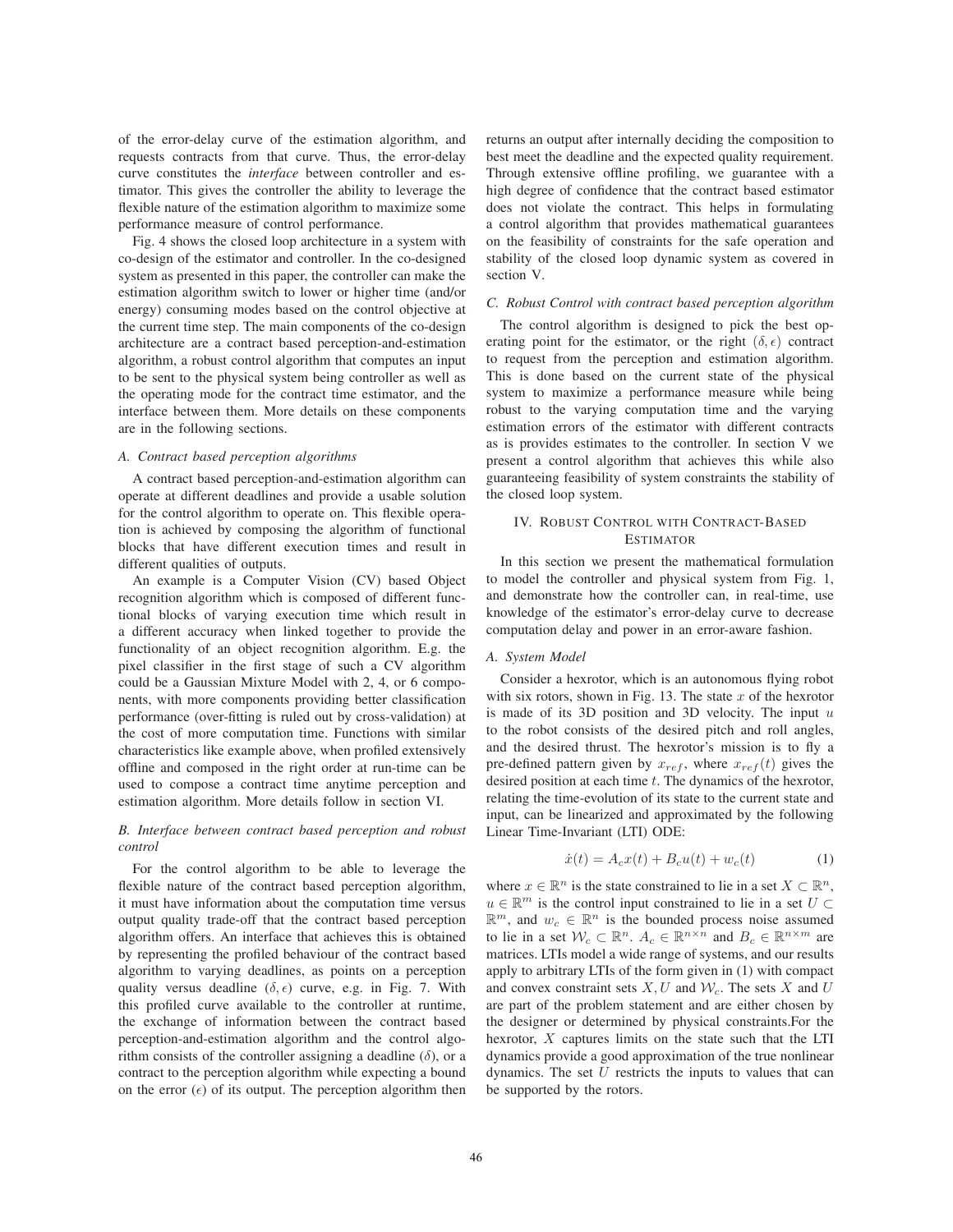

Fig. 5. Time-triggered sensing and actuation. The figure shows the varying execution time for the estimator and the blue area shows the execution time for the controller, which is small.

#### *B. Time-Triggered Sensing and Actuation*

For flight the hexrotor needs to determine its current position and speed, i.e., it needs to produce an *estimate* of its current state  $x$ . It does so by taking a video during flight through a downward facing camera, detecting and tracking features across frames, and deducing its own position relative to these features. The camera captures a new frame every  $T > 0$  seconds, thus resulting in periodic measurements at instants  $t_{s,k} = kT$ , where  $k \in \mathbb{N}$ .

The sampled measurement is fed to the estimator that computes the state estimate  $\hat{x}_k := \hat{x}(t_{s,k})$  with the desired accuracy  $\epsilon_k$  *determined by the controller in the previous time step*. The controller then uses this state estimate to compute the control input  $u_k$  as well as decide on the state estimate's delay and accuracy contract  $(\delta_{k+1}, \epsilon_{k+1})$  for the next step. This control is applied to the physical system according to (1) at instant  $t_{a,k} = t_{s,k} + \delta_k + \tau_k$ , where  $\tau_k$  is the time it takes to compute the input. See Fig. 5.

In our setting, the controller has access to the delay-error curve Δ of the estimator, and makes contract selections *from that curve*. This curve is obtained offline as explained in Section III, and exemplified in Section VI. We remark that in each step  $k \geq 0$ , the estimation accuracy  $\epsilon_k$  and hence the delay  $\delta_k$  are already decided in the previous step and known to the controller. In the first step  $k = 0$ , the initial accuracy  $\epsilon_0$ , the initial delay  $\delta_0$ , and the initial control input  $u_{-1}$  are chosen by the designer.

#### *C. Control Performance*

The goal of the controller is twofold: it needs to ensure that the reference pattern is adhered to as closely as possible, and that the energy consumed to fly this pattern is minimized. Thus we may define two (stage) cost functions: first,  $\ell(x, u) = (x - x_{ref})^T Q(x - x_{ref}) + u^T R u$  defines a weighted sum of the tracking error (first summand) and the input power (second summand). Here,  $Q$  and  $R$  are positive semidefinite matrices. Second,  $\pi(\delta)$  captures the average power consumed to perform an estimation of duration  $\delta$ . This power information is collected offline during the estimator profiling phase. The paper's formulation holds for much more general stage cost functions. These stage cost functions are chosen by the designer to achieve a desired control performance.

The total cost function that the controller minimizes is then  $J = \sum_{k=0}^{M} (\ell(x_k, u_k) + \alpha \pi(\delta_k))$ , where  $M \ge 0$  is the duration of the system's operation.

#### *D. Discretized Dynamics*

Because of time-triggered sensing and actuation, from time  $t_{s,k}$  to  $t_{a,k}$ , the previous control input  $u_{k-1}$  is still used. Then at  $t_{a,k}$  the new control input  $u_k$  is computed and applied by the controller (see Fig. 5). For simplification, we assume the computation time for the controller  $(\tau)$  to be constant and lump it with the time for the estimator  $(\delta)$ . This is justified experimentally for our problem (in Sec.VII-B) where the time for the controller is negligible compared to the time taken by the estimation algorithm. The discretized dynamics are given by

$$
x_{k+1} = Ax_k + B_1(\delta_k)u_{k-1} + B_2(\delta_k)u_k + w_k, k \ge 0
$$
 (2)

in which

$$
A = e^{A_c T}, \quad w_k = \int_0^T e^{A_c (T-t)} w_c(t_{s,k} + t) dt
$$
  
\n
$$
B_1(\delta) = \int_0^{\delta} e^{A_c (T-t)} B_c dt, \ B_2(\delta) = \int_{\delta}^T e^{A_c (T-t)} B_c dt.
$$

Here  $w_k$  is the accumulated process noise during the interval, and is constrained to lie in a compact convex set  $W$  because  $w_c(t)$  lies in the compact convex set  $\mathcal{W}_c$  and T is finite. Note that both the current control  $u_k$  and the previous control  $u_{k-1}$  appear in (2). Furthermore, the input matrices  $B_1(\delta_k)$ and  $B_2(\delta_k)$  depend on the delay  $\delta_k$ . The estimation accuracy  $\epsilon_k$  affects the state estimate  $\hat{x}_k$  used by the controller to compute  $u_k$ ; therefore  $\epsilon_k$  indirectly affects the dynamics via the control input.

#### V. ROBUST MODEL PREDICTIVE CONTROL SOLUTION

In this section we give an overview of the *Robust Adaptive Model Predictive Controller* (RAMPC) that we use in the contract-based setup of Fig. 4. The mathematical details and derivations are available in the online technical report [15]. Experiments confirm that the following controller can be run in real-time, and its computation uses a negligible amount of time relative to the estimation delay.

#### *A. Solution overview*

Recall the operation of the contract-based control and estimation framework as presented in Section III and Fig. 4. First, the estimator is profiled offline to obtain its delay-error curve, which we denote by  $\Delta$ . The curve  $\Delta$  represents a finite number of  $(\delta, \epsilon)$  contracts that the estimator can satisfy. At every time step k, the controller receives a state estimate  $\hat{x}_k$ and uses it to compute two things: first is the control input  $u_k$ to be applied to the physical system at time  $t_{a,k}$ . The second is the contract  $(\delta_{k+1}, \epsilon_{k+1}) \in \Delta$  that will be requested from the estimator at the next step. At  $k + 1$ , the estimator provides an estimate with error at most  $\epsilon_{k+1}$  and within delay  $\delta_{k+1}$ . Finally, recall that  $J = \sum_{k=0}^{M} (\ell(x_k, u_k) + \alpha \pi(\delta_k))$ combines tracking error and input power in the  $\ell$  terms, and estimation power consumption in the  $\pi$  terms. The scalar  $\alpha$  quantifies the importance of power consumption to the overall performance of the system.

The contract-based controller's task is to find a sequence of inputs  $u_k \in U$  and of contracts  $(\delta_k, \epsilon_k) \in \Delta$  such that the cost J is minimized, and the state  $x_k$  is always in the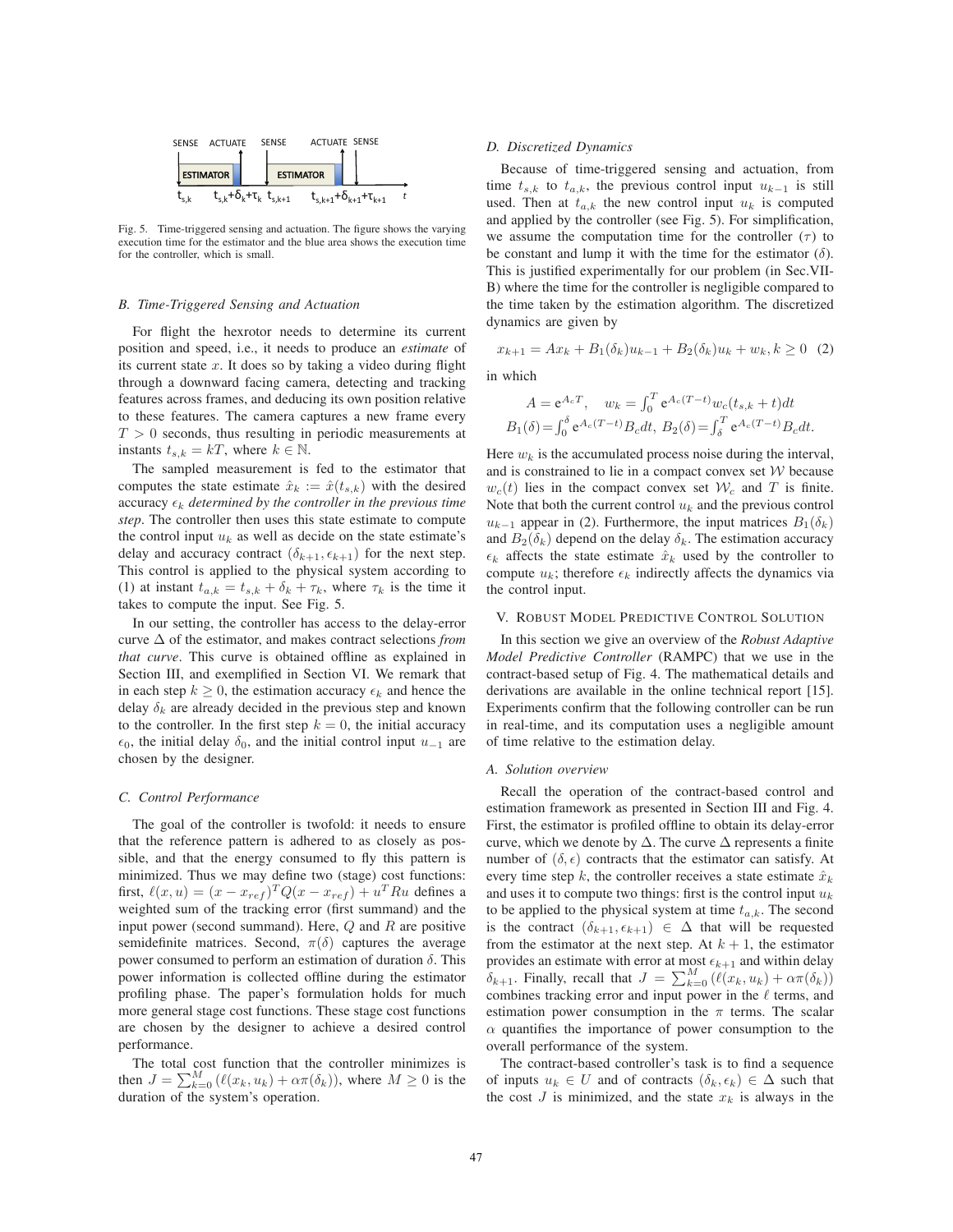set X. The challenge in finding the control inputs is that the controller does not have access to the real state  $x_k$ , but only to an estimate  $\hat{x}_k$ . The norm of the error  $e_k = \hat{x}_k - x_k$ is bounded by the contractual  $\epsilon_k$ , which varies at each time step.

Fix the *prediction horizon*  $N \geq 1$ . Assume that the current contract (under which the current estimate  $\hat{x}_k$  was obtained) is  $(\delta_k, \epsilon_k)$ , and that the previously applied input is  $u_{k-1}$ . To compute the new input value  $u_k$  and next contract  $(\delta_{k+1}, \epsilon_{k+1})$ , the proposed Robust Adaptive Model Predictive Control (RAMPC) seeks to solve the following optimization problem which we denote by  $\mathbb{P}_{\Delta}(\hat{x}_k, \delta_k, \epsilon_k, u_{k-1})$ :

$$
J^*[0:N] = \min_{\mathbf{u},\mathbf{x},\underline{\delta},\underline{\epsilon}} \sum_{j=0}^N (\ell(x_{k+j}, u_{k+j}) + \alpha \pi(\delta_k))
$$
 (3)

Here, RAMPC needs to find the optimal length- $N$  input sequence  $\mathbf{u}^* = (u_k^*, \dots, u_{k+N}^*) \in U^{\overline{N}}$ , corresponding state sequence  $\mathbf{x} = (x_k, \dots, x_{k+N}) \in X^N$ , delay sequence  $\underline{\delta} = (\delta_k, \dots, \delta_{k+N})$  and error sequence  $\underline{\epsilon} = (\epsilon_k, \dots, \epsilon_{k+N})$ such that  $(\delta_k, \epsilon_k) \in \Delta$ , which minimize the N-step cost  $J[0:N]$ . In the remainder of this section we discuss how to make this problem tractable. As in regular MPC [16], once a solution  $\mathbf{u}^*$  is found, only the *first* input value  $u_k^*$  is applied to the physical system, thus yielding the next state  $x_{k+1}$  as per (2). At the next time step  $k + 1$ , RAMPC sets up the new optimization  $\mathbb{P}_{\Delta}(\hat{x}_{k+1}, \delta_{k+1}, \epsilon_{k+1}, u_{k+1-1})$  and solves it again.

To make this problem tractable, we first assume that the mode is fixed throughout the  $N$ -step horizon, i.e.  $(\delta_{k+j}, \epsilon_{k+j}) = (\delta, \epsilon)$  for all  $1 \leq j \leq N$ . Thus for every value  $(\delta, \epsilon)$  in  $\Delta$ , we can setup a different problem (3) and solve it. Let  $J^*_{(\delta,\epsilon)}$  be the corresponding optimum. The solution with the smallest objective function value yields the input value  $u_k^*$  to be applied and the next contract  $(\delta^*, \epsilon^*)$ .

Because RAMPC only has access to the state estimate, we extend the RMPC approach in [17], [18]. Namely, the problem is solved for the *nominal dynamics* which assume zero process and observation noise  $(w_{k+j} = 0)$  and zero estimation error  $(\hat{x}_{k+j} = x_{k+j})$  over the prediction horizon. Let  $\bar{x}$  be the state of the system under nominal conditions. To compensate for the use of nominal dynamics, RMPC replaces the constraint  $(\overline{x}_{k+j}, u_{k-1+j}) \in X \times U := \mathcal{Z}$ by  $(\overline{x}_{k+j}, u_{k+j}) \in \mathcal{Z}_j(\epsilon_k, \epsilon)$ , where  $\mathcal{Z}_j(\epsilon_k, \epsilon) \subset \mathcal{Z}$  is  $\mathcal{Z}$ 'shrunk' by an amount corresponding to  $\epsilon$ , as explained in the technical report [15]. Intuitively, by forcing  $(\overline{x}_{k+j}, u_{k-1+j})$ to lie in the reduced set  $\mathcal{Z}_j(\epsilon_k, \epsilon)$ , the bounded estimation error and process noise are guaranteed not to cause the true state and input to exit the constraint sets  $X$  and  $U$ . The tractable optimization for a given  $(\delta, \epsilon)$ , denoted by  $\mathbb{P}_{(\delta,\epsilon)}(\hat{x}_k, \delta_k, \epsilon_k, u_{k-1}),$  is then

$$
J_{(\delta,\epsilon)}^* = \min_{\mathbf{u},\mathbf{x}} \sum_{j=0}^N \left( \ell(\overline{x}_{k+j}, u_{k+j}) + \alpha \pi(\delta_k) \right)
$$
(4)  
s.t.  $\forall j \in \{0, ..., N\}$   

$$
\overline{x}_{k+j+1} = A \overline{x}_{k+j} + B_1(\delta_k) u_{k+j-1} + B_2(\delta_k) u_{k+j}
$$

$$
(\overline{x}_{k+j}, u_{k+j}) \in \mathcal{Z}_j(\epsilon_k, \epsilon)
$$

Algorithm 1 summarizes the RAMPC algorithm.

Algorithm 1 Robust Adaptive MPC algorithm with Anytime Estimation.

|    | 1: $(\delta_0, \epsilon_0)$ and $u_{-1}$ specified by designer                                                        |
|----|-----------------------------------------------------------------------------------------------------------------------|
|    | 2: Apply $u_{-1}$                                                                                                     |
|    | 3: for $k = 0, 1, , M$ do                                                                                             |
| 4: | Estimate $\hat{x}_k$ with guarantee $(\delta_k, \epsilon_k)$                                                          |
| 5: | for each $(\delta, \epsilon) \in \Delta$ do                                                                           |
| 6: | $J^*_{(\delta,\epsilon)} \leftarrow$ Solve $\mathbb{P}_{(\delta,\epsilon)}(\hat{x}_k, \delta_k, \epsilon_k, u_{k-1})$ |
| 7: | end for                                                                                                               |
|    | 8: $(\delta^*, \epsilon^*, u_k^*) \leftarrow \operatorname{argmin}_{(\delta, \epsilon)} J^*_{(\delta, \epsilon)}$     |
| 9: | Apply control input $u_k = u_k^*$ and estimation mode                                                                 |
|    | $(\delta_{k+1}, \epsilon_{k+1}) = (\delta^*, \epsilon^*)$                                                             |
|    | 10: end for                                                                                                           |
|    |                                                                                                                       |

We prove the following result in the technical report [15]: *Theorem 5.1:* If at the initial time step there exists a contract value  $(\delta, \epsilon) \in \Delta$ , an initial state estimate  $\hat{x}_0 \in X$ , and an input value  $u_{-1} \in U$ , such that  $\mathbb{P}_{(\delta,\epsilon)}(\hat{x}_0, \delta_0, \epsilon_0, u_{0-1})$ is feasible then the system (2) controlled by Alg. 1 and subjected to disturbances constrained by  $w_k \in \mathcal{W}$  robustly satisfies the state constraint  $x \in X$  and the control input constraint  $u \in U$ , and all subsequent iterations of the algorithm are feasible.

#### VI. CONTRACT BASED PERCEPTION ALGORITHMS

In Section III, we postulated the existence of an Estimation Error vs Computation Delay curve  $\Delta$ . This curve is used at every time step by the controller to determine the operating point  $(\delta, \epsilon)$  for the next time step. In this section we demonstrate in detail how such a curve may be obtained for particular applications and how points along the curve are realized at runtime by the contract based perception algorithms.

#### *A. Profiling And Creating an Anytime Contract Based Perception-and-Estimation Algorithm*

The first step towards profiling a contract-based estimator is to identify the individual components (or algorithms) of the perception tool chain. The second step is to identify parameters of each component, such that modifying the values of these parameters leads to a change in the execution time and accuracy of the component's output. This may be as simple as changing the number of iterations in a loop [12] or finding alternate implementations with different resultant execution times  $\delta$  and estimation error  $\epsilon$ . We call these parameters *knobs* of the component. We implement this procedure on a Computer Vision (CV)-based object recognition tool chain. An overview of the tool chain is shown in Fig. 6.

The CV tool chain takes in a video stream and tracks an Object Of Interest (OOI) across the frames. The first stage of the chain is a pixel classifier that assigns to each pixel of the image (after potential pre-processing) the probability of its being a pixel of interest, i.e., of belonging to an OOI or being a part of the background. A binary image is then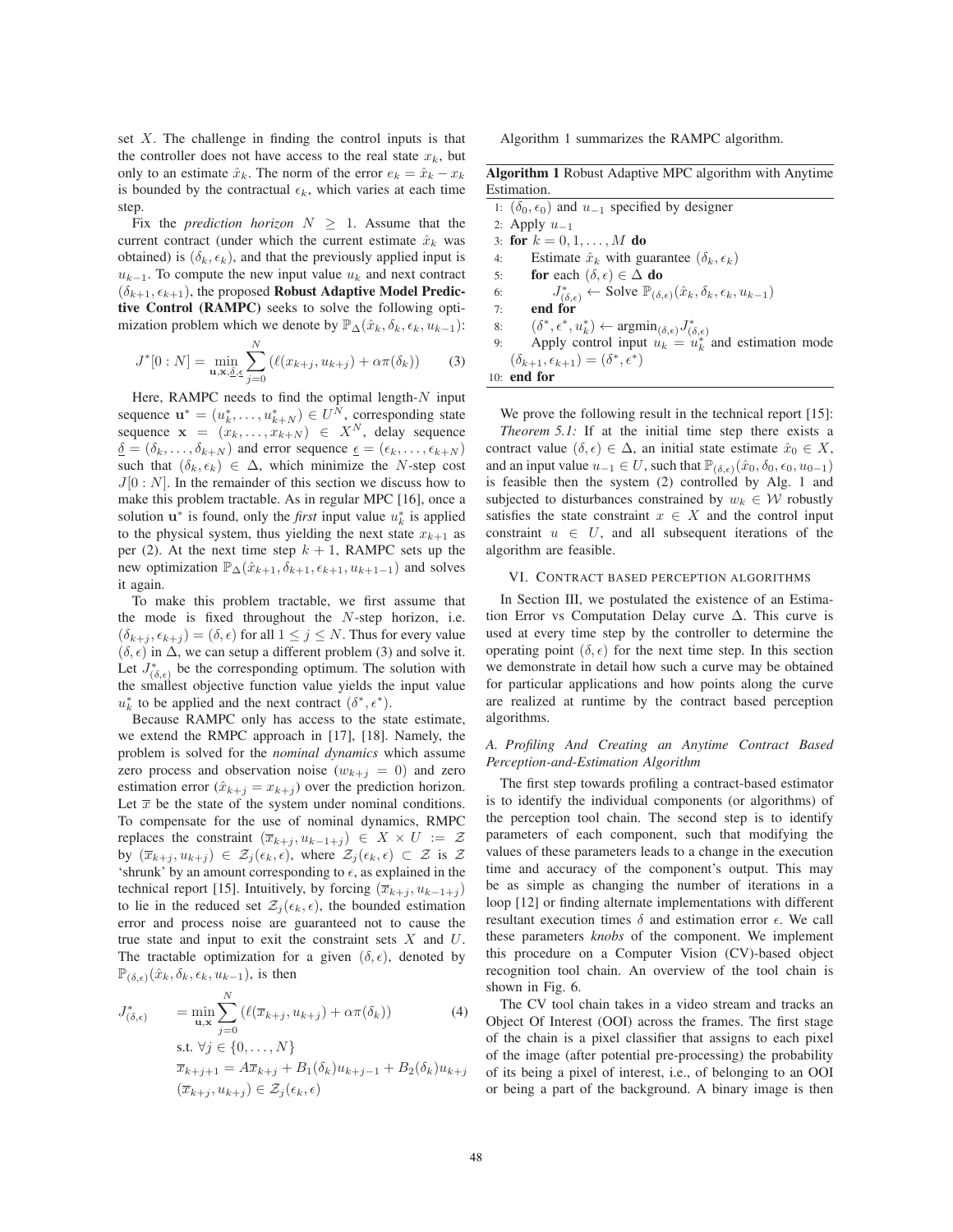

Fig. 6. Illustration of the various components used to compose the contract based perception algorithm and their representation as real-time tasks. For a given  $(\delta, \epsilon)$  contract, knob settings are chosen at run-time resulting in a schedule to execute these sequential components, or tasks, to respect the contract.

obtained which assigns the value 1 to pixels of interest, and 0 to all others. Next, filtering and a Connected Components (CC) algorithm is run on the binary image to get rid of noise in the classification process and segment its 1-valued pixels into disconnected objects. A shape classifier is then run on each object to determine whether it is of interest or not.

In our implementation, the pixel classifier is a Gaussian Mixture Model (GMM) classifier, whose knob is the number of components in the GMM. Fewer Gaussians in the GMM yield a faster but less accurate classifier while more Gaussians will result in a higher execution time but provide better classification performance. Knob values that cause data overfit are discarded by a cross-validation stage as is standard.

The filtering and Connected Components algorithm are lumped into one stage and have a two-valued knob to choose between a 4-connected and 8-connected component implementation. The shape classifier is also a GMM, but the knob for it is the number of shape features (like eccentricity and lengths of major and minor axes). In our experiments the number of knob settings for the entire chain is  $K =$ (#Gaussians for pixel classifier, #neighbors for CC, #features for shape classifier), and has a total of  $3 \times 2 \times 2 = 12$  values.

Note that for any given component in the chain, the relation between knob value and quality of output is not necessarily monotonic. The pixel and shape classifiers are machine learning algorithms that need to be trained on a training set before being used and like all machine learning algorithms, their output quality for a given knob setting will depend on the actual data set. The same is a fortiori true of the quality of the output of the entire chain. This is also



Fig. 7. Profiled delay-error curve for the object detection tool chain run at different parameter settings.

reflected in Fig. 7 which shows the mean perception  $error<sup>1</sup>$ and the  $90<sup>th</sup>$  percentile execution time for the different knob settings.

The final step is to profile all the possible combinations of knobs by running the tool chain on a test data set. This profiling gives us: a) the output quality (or accuracy) of the perception-and-estimation tool chain under consideration, and b) information about execution times for the stages of the perception tool chain under different knob settings. This information gathered offline is useful for making decisions at run-time. Fig. 7 shows the profiled performance of the CV tool chain.

#### *B. Run-time execution of the contract-based perception algorithm*

Having profiled the components of the contract-based perception algorithm, we can make run-time decisions for knob settings in order to realize a given  $(\delta, \epsilon)$  contract.

This is the equivalent of selecting different versions of tasks (knobs for stages) and scheduling them in sequential order to best perform the object recognition task while meeting the given time contract or deadline. Fig. 6 shows the different task versions for each knob in the different stages and the resulting schedule based on the knob settings for the stages. The offline profiling allows us to set the knobs such that we can achieve a feasible schedule for the given deadline,  $\delta$  while maximizing the utility, or the expected accuracy of the perception algorithm.

#### *C. Visual Odometry*

Another algorithm we consider and later use in Section VII is the Semi-Direct Monocular Visual Odometry (SVO) [19]. The visual odometry algorithm detects corners in an image and tracks them across video frames to perform selflocalization of a moving robot. These estimates are used in the closed loop control system that flies the hexrotor, hence it is important for the visual odometry to run at or faster than frame rate in order to provide a timely state estimate to the control algorithm The number  $\#C$  and quality of corners detected in a frame directly affects the runtime of the

<sup>&</sup>lt;sup>1</sup>Error is the distance between the true centroid and the estimated centroid of the OOI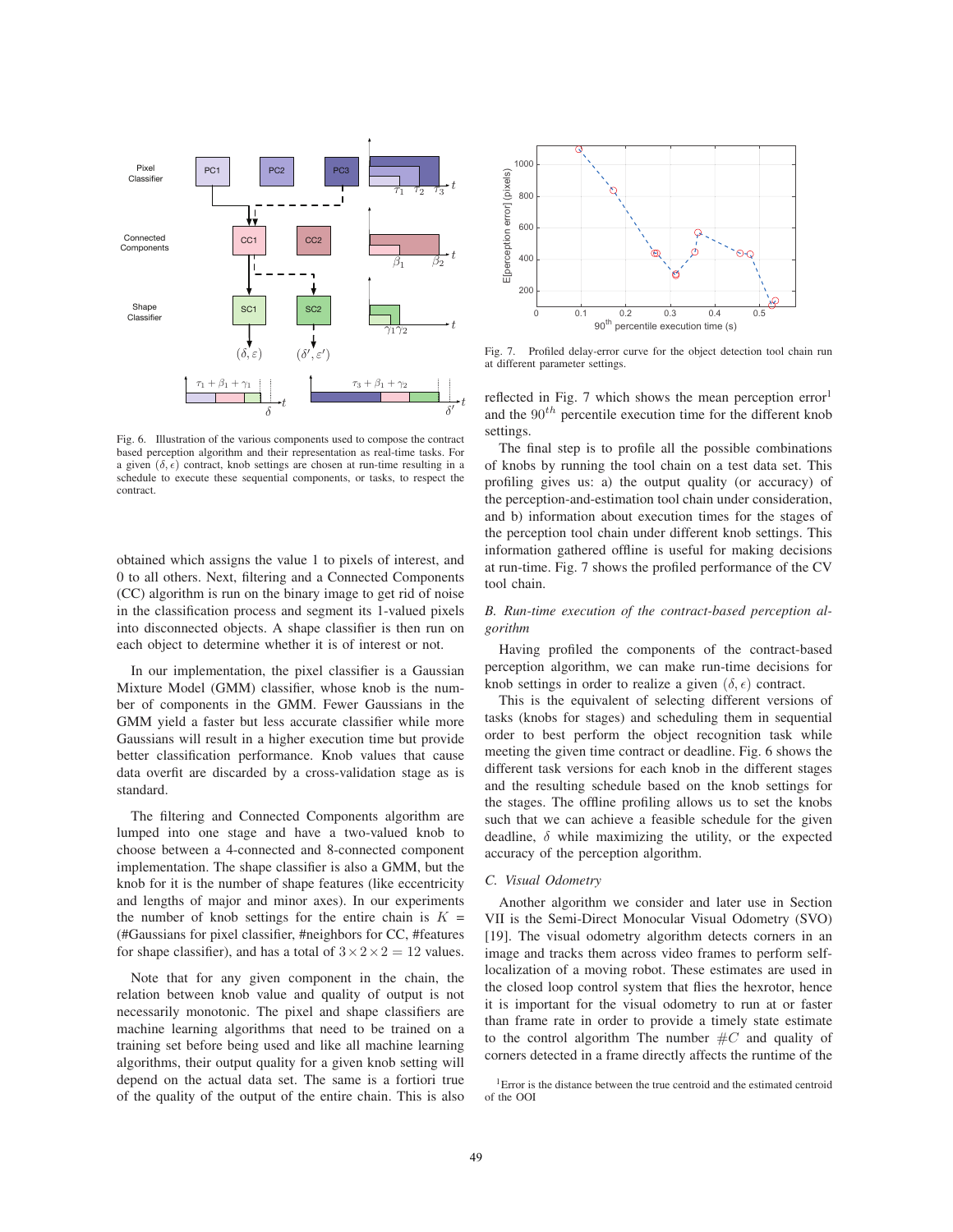

Fig. 8. Error-delay curve for the SVO algorithm running on the Odroid-U3 with different settings of maximum number of features  $(\#C)$  to detect and with different settings of maximum number of features (#C) to detect and track. The vertical line shows the cut-off for maximum delay and the SVO settings that are allowable for closed loop control of a hexrotor at 20Hz.

corner detector and the resulting quality of the state estimate. Generally speaking, detecting more corners requires a longer runtime, and results in better self-localization as long as we are analysing a feature rich scene, i.e., *assuming acceptable quality of the detected corners*. Thus the number  $\#C$  of corners is a knob which can be varied to obtain an errordelay curve for self-localization with the visual odometry algorithm. If the scene is not rich enough in features, and a sizeable fraction of the  $\#C$  corners are of poor quality (i.e., unstable or hard to track across frames), then we can expect the self-localization error to actually increase as the poor quality of the unstable corners detected adds noise to the visual odometry estimates.

Fig. 14 shows the error-delay curve of self-localization error using the SVO. The curve was obtained on an Odroid-U3 [20], which is the same processor as the one used on the hexrotor for on-board computation. For each value of the knob  $\#C$  (i.e., each requested number of corners), we ran the visual odometry algorithm on a video sequence recorded by the downward facing camera on the hexrotor while flying certain pre-set patterns. Ground truth for computing the selflocalization error was obtained using a Vicon motion capture system which provides position estimates with better than millimeter level precision. As we repeat each flight several times, this results in a distribution of  $(\delta, \epsilon)$  values for each value of  $\#C$ . We retained the 90<sup>th</sup> percentile values for  $\delta$ and  $\epsilon$ , since these can be used as the worst-case estimates and delays by the controller of Ssction IV. It can be seen that a larger number of requested corners produces a smaller estimation error and longer runtime. Starting at 250 corners, the error increases, however. We hypothesize this is due to the decreasing quality of the corners being returned by the corner detection algorithm.



Fig. 9. Cumulative distribution of profiled execution times for visual odometry running on the Odroid-U3 for varying maximum number of corners from the SVO algorithm.

#### VII. CASE STUDY: REAL-TIME FEEDBACK CONTROL OF A HEXROTOR WITH CONTRACT BASED ESTIMATION AND ROBUST CONTROL

#### *A. Experimental setup*

To evaluate our methodology on a real platform, we applied it to a hexrotor tasked with repeatedly following a given circular trajectory. We use SVO (Section VI) as estimator and RAMPC as the controller. The obtained execution time distributions for SVO are shown in Fig.15. Details of the experimental setup are in the online technical report [15].

#### *B. Experimental Evaluation*

After profiling the performance of the perception and estimation algorithm and formulating the Robust Adaptive MPC controller for the hexrotor linearized around hover and modelled as an LTI system (Eq. 1), we experimentally evaluate the tracking performance and estimated energy consumption based on actual flights around a pre-defined trajectory. For comparison, we use a Model Predictive Controller with the same cost function and initial feasible sets as in our Robust MPC formulation. The MPC controller is an appropriate baseline against which to measure the benefits of our co-design method, as it is a similar control algorithm that does not leverage co-design and is unaware of the estimator algorithm that gives it a state estimate.

For the evaluation, we fly in a predefined circular trajectory, repeating the experiment 10 times to gather enough data to conclusively measure the performance of RAMPC for different values of  $\alpha$  and MPC with fixed modes of  $(\delta, \epsilon)$ . Note that since the controller was a sampled discrete-time controller working with simulated 20Hz camera updates, this realistically restricts us to using modes of estimator operation with delay  $\delta$  less than 1/20s, i.e. modes corresponding to 50, 100, 150 and 200 maximum corners (see Fig. 14). These modes and their estimated power consumption is in Table I. Note, #C represents the maximum number of corners requested,  $\epsilon$  shows the worst case error bound on the state estimate,  $\delta$  is the 90<sup>th</sup> percentile execution time for that mode, and P represents the expected power consumption in that mode as profiled offline. Note, the computation time for both the RAMPC and the MPC was less than 1ms,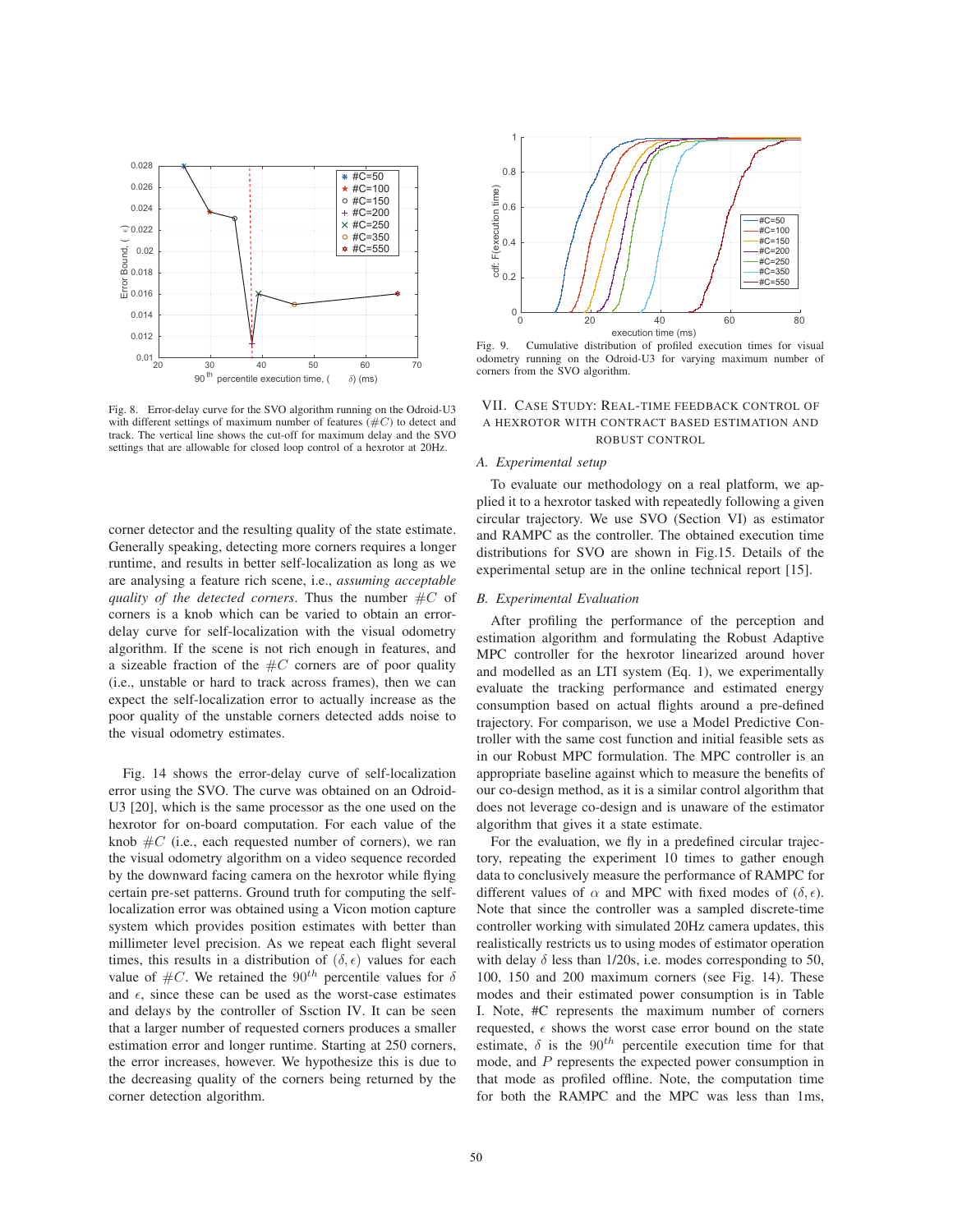

Fig. 10. Tracking cost at each time step for MPC (fixed mode 0 estimator) and RAMPC with  $\alpha = 0$ . Note how the RAMPC performs better (lower cost) than the MPC and there is dynamic switching of estimator modes at runtime leading to improved performance for the RAMPC.

so we neglect it in comparison to the time for estimation. This power consumption is the computation power used by a particular mode in excess to the idle power for the Odroid used for profiling, which was 1.5W.

TABLE I ESTIMATION MODES USED IN THE EXPERIMENT.

| Mode              | #C  | E     | $\delta$ (ms) | P(W)  |
|-------------------|-----|-------|---------------|-------|
| $\mathbf{\Omega}$ | 50  | 24.88 | 0.028         | 0.778 |
|                   | 100 | 29.82 | 0.0237        | 0.862 |
|                   | 150 | 34.66 | 0.0230        | 0.870 |
|                   | 200 | 38.01 | 0.0113        | 0.951 |

#### *C. Experimental Results*

Once the flights are complete, to get a more accurate picture of how the controllers really performed, we use the following function to measure tracking performance at each time step.

$$
J_{true}(t) = (x(t) - x_{ref}(t))^T Q(x(t) - x_{ref}(t)) + u(t)^T R u(t)
$$
 (5)

Note that since we have access to the true position and velocities  $(x(t))$  of the hexrotor with the Vicon system, we can obtain the true tracking cost. Table II shows the mean of the above function over the 10 flights for both MPC across all fixed modes and RAMPC with different values of  $\alpha$ . It also shows the estimated energy consumption based on the time spent in each mode (which can be seen in Table III for RAMPC). RAMPC shows better tracking performance (lower mean  $J_{true}$ ) than MPC in all cases, except for  $\alpha = 0.2$ , thus demonstrating the improved control performance that can be obtained by dynamically switching between estimation modes in-flight at runtime.

Fig. 10 shows how the tracking cost  $(J_{true})$  evolves over time for RAMPC (with  $\alpha = 0$ ) and MPC (fixed mode 0) for a portion of the hexrotor flight. The estimator modes selected by RAMPC are overlaid in orange. Fig.



Fig. 11. Tracking cost vs estimated computation energy for executing the perception and estimation algorithm. Depending on which fixed mode of the estimator is chosen, MPC operation consumes a different amount of energy. Using RAMPC as the controller, the different energies are due to different runtime scheduling of estimator modes based on based  $\alpha$ . It is worth noting that RAMPC with co-design outperforms standard MPC on tracking performance across the entire range of energy consumption.

10 demonstrates that RAMPC has uniformly lower tracking cost than MPC, enabled by RAMPC's dynamic switching of estimator modes at runtime. Note that RAMPC exhibits better tracking performance throughout the flight and not just in this portion, and also outperforms MPC at other modes (see Table II).

Figure 11 shows that RAMPC provides better tracking performance while using less energy to do so. For any fixed energy budget (a point on the x-axis), RAMPC delivers lower tracking cost (y-axis) than MPC. While MPC's tracking error is relatively constant across modes, RAMPC is able to balance tracking error with energy consumption by varying the  $\alpha$  parameter. RAMPC's switching between estimation modes improves not only the control performance but also energy efficiency.

TABLE II TRACKING PERFORMANCE AND COMPUTATION ENERGY

| Controller   | Est. Mode/ $\alpha$ | $E[J_{true}]$ | $\sigma(J_{true})$ | Energy(J) |
|--------------|---------------------|---------------|--------------------|-----------|
| MPC.         | $0/-$               | 1.0903        | 0.104              | 43.89     |
| <b>MPC</b>   |                     | 1.0878        | 0.087              | 49.02     |
| <b>MPC</b>   | $21 -$              | 1.0760        | 0.098              | 49.60     |
| <b>MPC</b>   | $3/-$               | 1.0762        | 0.088              | 54.15     |
| <b>RAMPC</b> | $-1/0$              | 0.8836        | 0.079              | 49.28     |
| <b>RAMPC</b> | $-10.001$           | 1.0029        | 0.093              | 48.90     |
| <b>RAMPC</b> | $-10.01$            | 1.0280        | 0.089              | 48.69     |
| <b>RAMPC</b> | $-10.05$            | 1.0302        | 0.096              | 46.33     |
| <b>RAMPC</b> | $-10.1$             | 1.0601        | 0.086              | 46.01     |
| <b>RAMPC</b> | $-10.2$             | 1.0776        | 0.083              | 44.49     |

Fig. 12 shows the degradation (increased mean  $J_{true}$ ) in tracking performance and reduction in energy consumption as the weight  $\alpha$  for the computation power in the cost function is increased. As energy becomes more important, RAMPC smoothly balances tracking cost and energy consumption. Table III quantifies how RAMPC makes this tradeoff, by showing the fraction of time spent in the 4 modes with RAMPC as  $\alpha$  changes. While time is split between modes 0 and 3 with  $\alpha = 0$ , more and more time is spent in